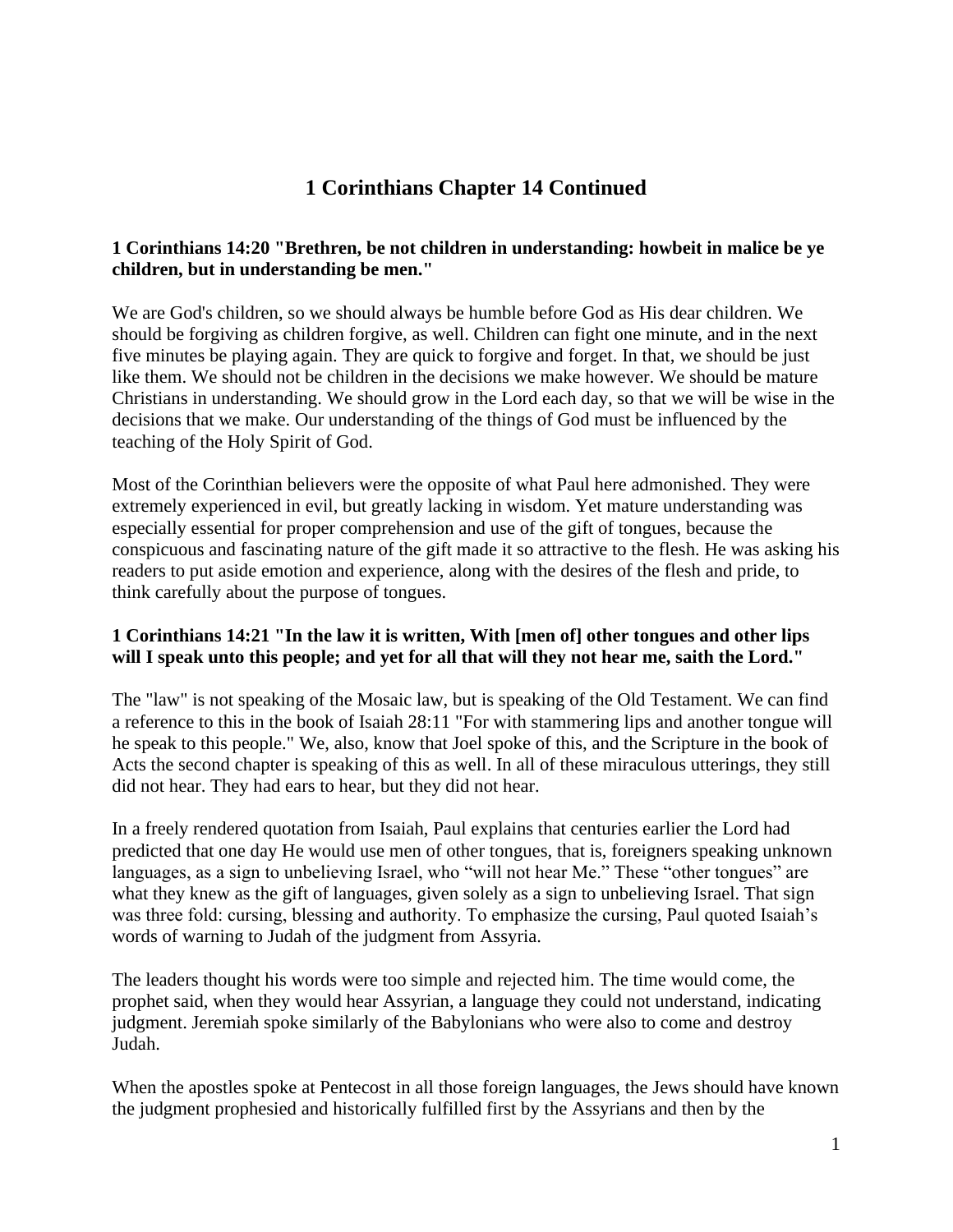Babylonian captivity was about to fall on them again for their rejection of Christ. Including the destruction of Jerusalem in 70 A.D., as it had happened in 586 B.C. under Babylonian power.

## **1 Corinthians 14:22 "Wherefore tongues are for a sign, not to them that believe, but to them that believe not: but prophesying [serveth] not for them that believe not, but for them which believe."**

Those who do not believe are looking for signs and wonders. Those who believe are basing what they believe on the Word of God. Peter, John, and the other apostles did not have to hear someone speak in other tongues to cause them to believe. The Holy Spirit given to them on the day of Pentecost was not given to them as a sign that God was real. The tongues were to show them that they had been empowered by the Holy Ghost to minister. They believed, because of the Word of God, and not because of the sign.

Explaining further, he says explicitly that all tongues are for the sake of unbelievers. In other words, that gift has no purpose in the church when everyone present is a believer.

In the completely opposite way, the gift of prophesying benefits only believers, who are able, by their new natures and the indwelling Holy Spirit, to understand spiritual truth.

## **1 Corinthians 14:23 "If therefore the whole church be come together into one place, and all speak with tongues, and there come in [those that are] unlearned, or unbelievers, will they not say that ye are mad?"**

To someone who did not know the Scriptures, it would seem strange. Some who were there at Pentecost thought that the disciples were drunk. Peter straightened them out when he said it was but the third hour of the day.

Acts 2:15 "For these are not drunken, as ye suppose, seeing it is [but] the third hour of the day." It would be a confusing thing to come into the church as a newcomer and everyone in the place was speaking in another language other than your native language. How would this type service bring people to the saving knowledge of the Lord Jesus Christ?

As Paul explains in more detail later, even for unbelievers, even when the gift of tongues was exercised in its proper time in history. When it was dominant and uncontrolled in the church, bedlam ensued and the gospel was disgraced and discredited. In Corinth, there was charismatic chaos.

#### **1 Corinthians 14:24-25 "But if all prophesy, and there come in one that believeth not, or [one] unlearned, he is convinced of all, he is judged of all:" "And thus are the secrets of his heart made manifest; and so falling down on his face he will worship God, and report that God is in you for a truth."**

It was not the speaking in tongues that brought the thousands to the Lord, but the preaching of Paul. We see in the verses above, that all are bringing this one that believed not the gospel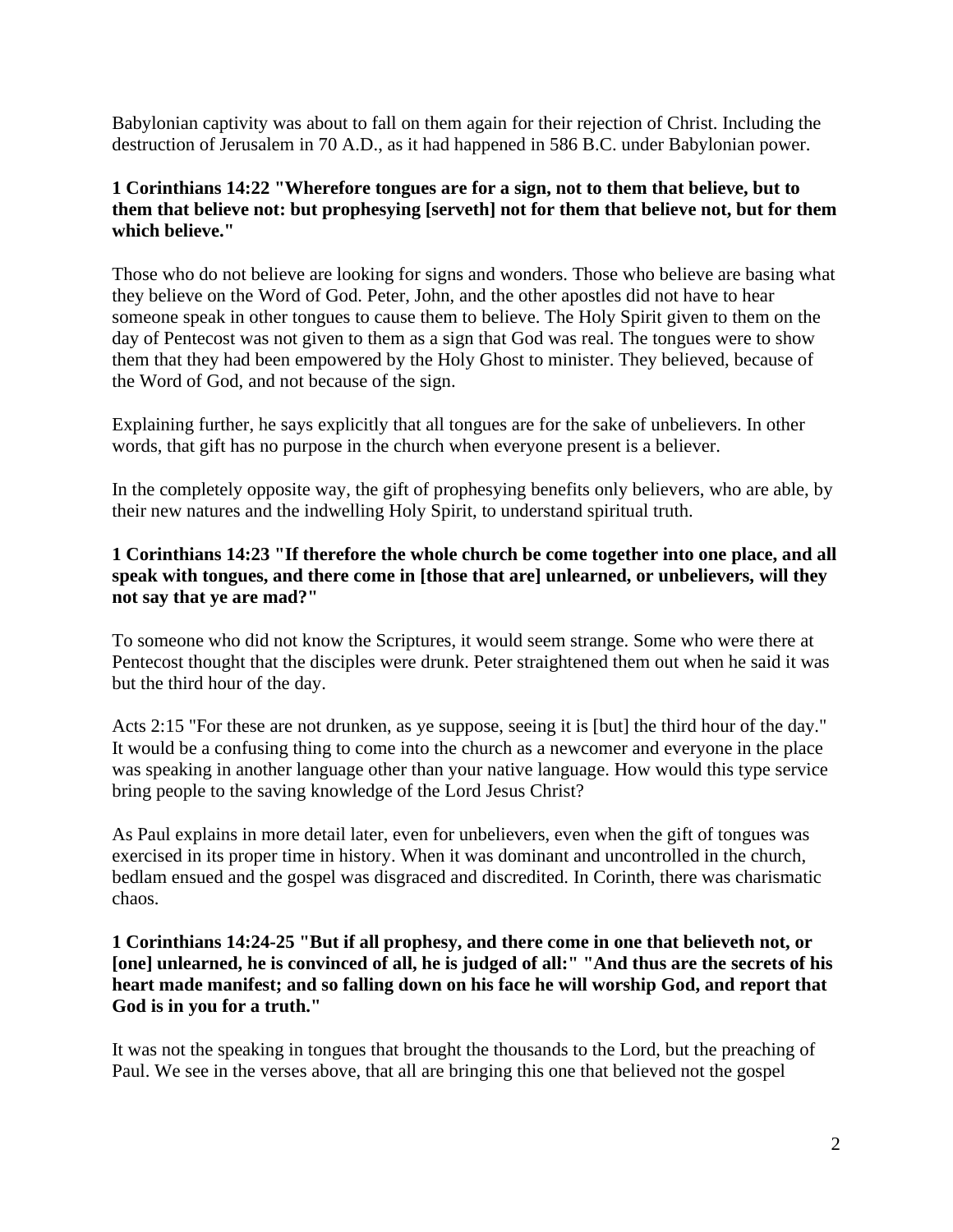message. It seems they were all trying to tell Him of the Lord. Their testimonies convinced him. All of them had a part in winning him to the Lord. It was by the Word of God that he was saved.

In this last section on the topic of tongues, the stress is on how they were to be systematically limited for use in the church in an orderly way. For the sake of hypothetical discussion, it is noteworthy that even if one granted that the gift was still in use today, the modern movement would be totally discredited as illegitimate by its failure to follow the clear, controlling commands in these verses.

## **1 Corinthians 14:26 "How is it then, brethren? when ye come together, every one of you hath a psalm, hath a doctrine, hath a tongue, hath a revelation, hath an interpretation. Let all things be done unto edifying."**

It seems in this, that all are trying to minister at once. There was total disarray. They all have heard from God in one way or the other and they all want to share what they know.

A Psalm: "the reading or singing of an Old Testament psalm. A doctrine or teaching: probably refers to a doctrine or subject of special interest; A tongue: In the singular, this refers to the counterfeit; A revelation: Some supposed word from God, whether spurious or genuine; An interpretation: This refers to that of a tongue's message; For edification: This was Paul's way of calling a halt to the chaos. Edification is the goal and the Corinthian chaos could not realize it.

It seemed there was no order in the service here. If what they are doing is building up the service, fine. If it is not, it is not the time to share it.

## **1 Corinthians 14:27 "If any man speak in an [unknown] tongue, [let it be] by two, or at the most [by] three, and [that] by course; and let one interpret."**

This is said just to keep order in the church. Very little could be done with everyone trying to speak at once. Notice how important it was, and is, to have an interpreter. It does no good for the church to have someone speak in tongues, unless you know what the message is. This should be limited, even at that, because the message through preaching is what generally saves people. Through the foolishness of preaching, men are saved.

Verses 27 and 28 provide regulations for the exercise of the gift:

- (1) Only two or three persons in a service;
- (2) Only speaking in turn, one at a time;
- (3) Only with an interpreter.

Without those conditions, one was to meditate and pray silently.

**1 Corinthians 14:28 "But if there be no interpreter, let him keep silence in the church; and let him speak to himself, and to God."**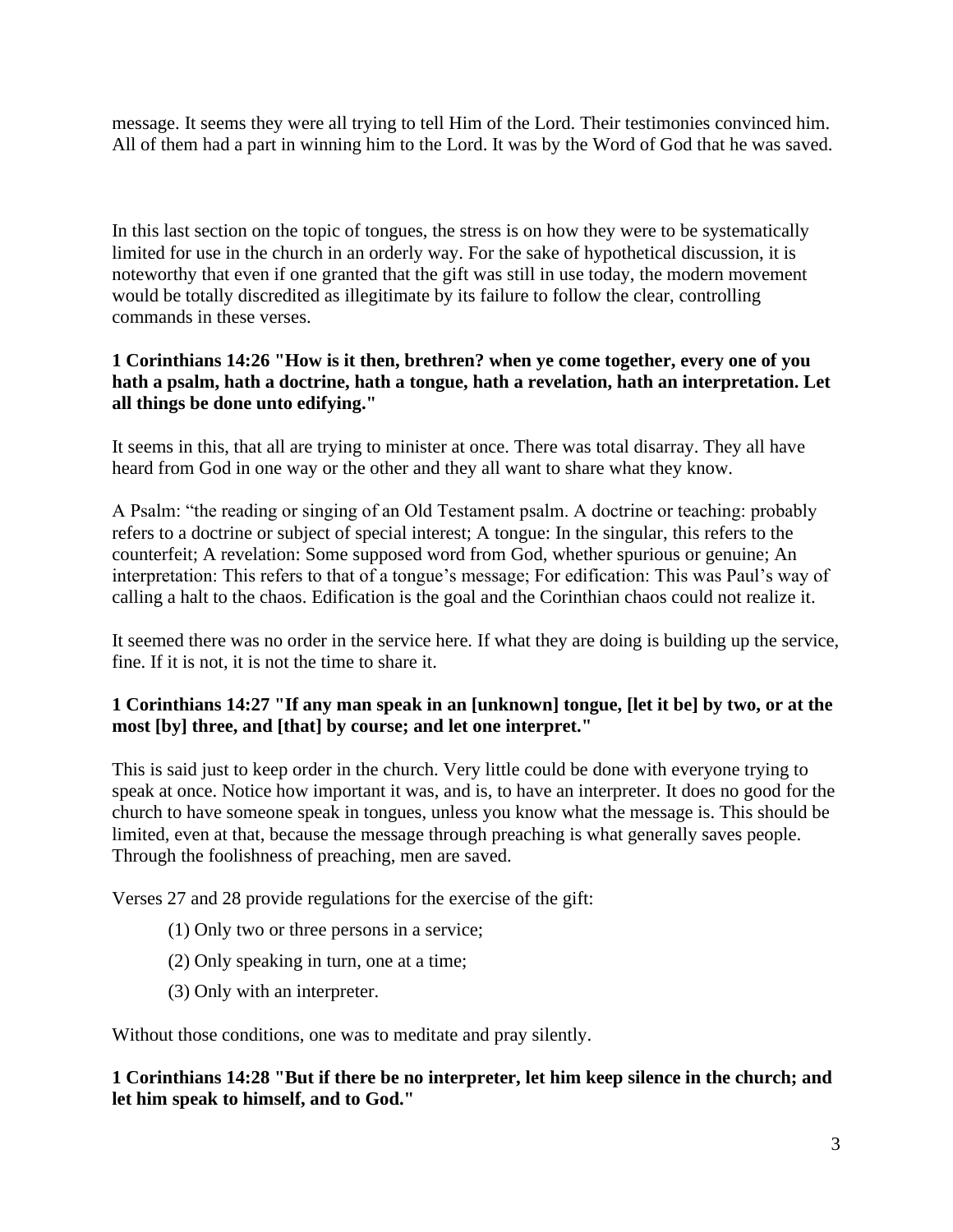Speaking in tongues really builds up the one who is speaking in the tongue. That can be done even better in private, than in public. Speaking in tongues can build the whole church up, if there is someone who can interpret. If there is no interpreter present, then the message is exclusively for the one speaking in tongues.

Verses 29-31: Since Paul's pastoral (1 and 2 Tim. and Titus), do not mention prophets, it seems evident that this unique office had ceased to function in the church even before the end of the apostolic age. When Paul wrote the Corinthians, however, prophets were still central to the work of the church. Here he gave 4 regulations for their preaching:

- (1) Only two or three were to speak;
- (2) The other prophets were to judge what was said;

(3) If while one was speaking, God gave a revelation, the speaker was to defer to the one hearing from God; and

(4) Each prophet was to speak in turn.

## **1 Corinthians 14:29 "Let the prophets speak two or three, and let the other judge."**

Even the preaching should not be done by everyone there, but by one or two at each meeting. The people would tire and probably go home, if too many tried to bring a message at one meeting.

## **1 Corinthians 14:30 "If [any thing] be revealed to another that sitteth by, let the first hold his peace."**

We can see from this, that there had been total confusion in their services. That is really the job of the pastor to see that order is maintained in the services. Whoever had the message that was the most urgent should be the one that was heard.

#### **1 Corinthians 14:31 "For ye may all prophesy one by one, that all may learn, and all may be comforted."**

At this time, many of them were at the same level of understanding and God was revealing things to each of them. It was good for each of them, on occasion, to share the things that God had revealed to them. That way, they could all share in the knowledge each of them had. The comfort spoken of here, is in being able to share what God had revealed to them.

## **1 Corinthians 14:32 "And the spirits of the prophets are subject to the prophets."**

All of the prophets could determine among themselves, who should be heard at a given time.

Not only were the prophets to judge others with discernment, but they were also to have control over themselves. God does not desire out of spirit or out of mind experiences. Those who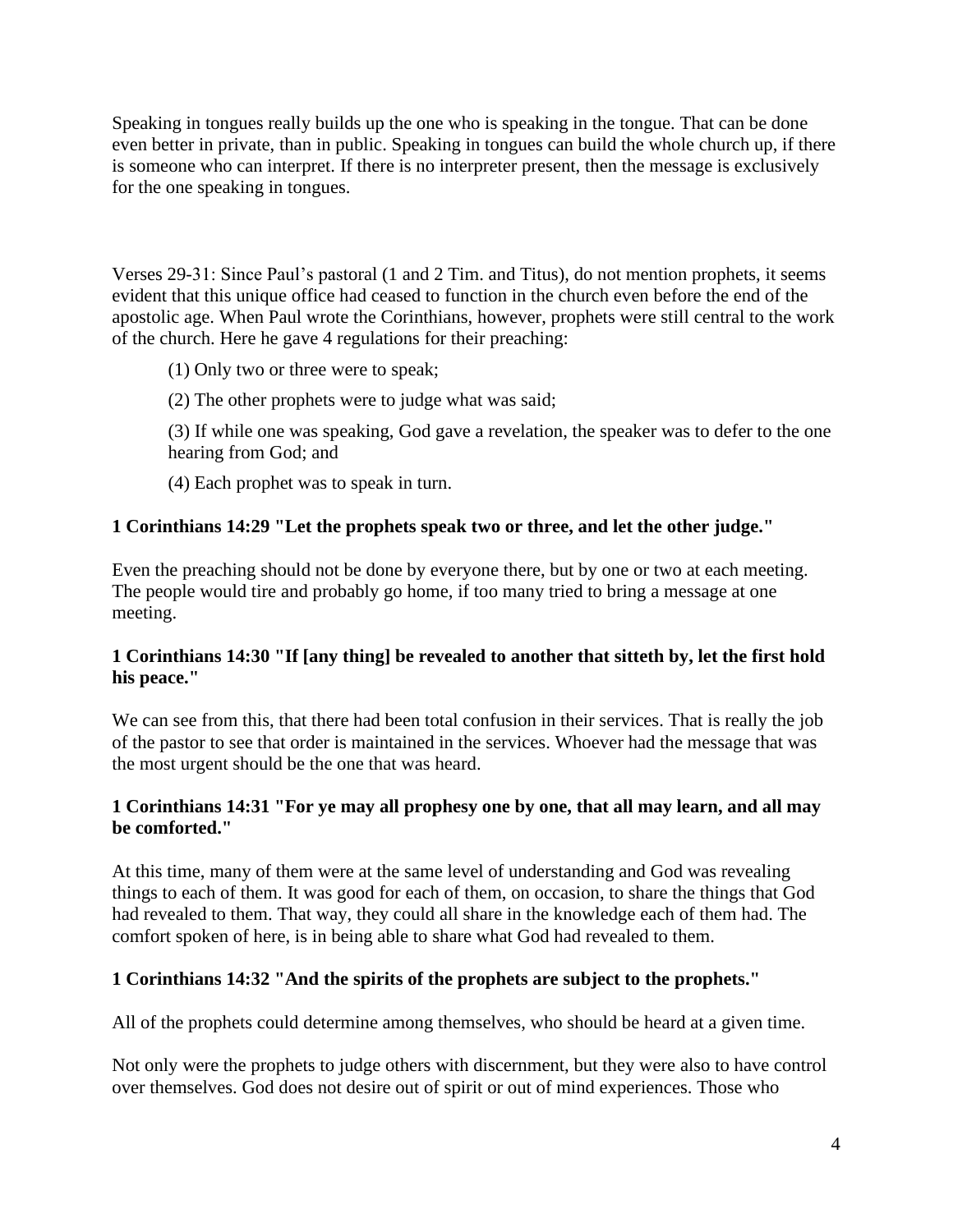received and proclaimed the truth were to have clear minds. There was nothing bizarre, ecstatic, trance like, or wild about receiving and preaching God's Word, as with demonic experiences.

#### **1 Corinthians 14:33 "For God is not [the author] of confusion, but of peace, as in all churches of the saints."**

The confusion, spoken of here, would come from some who would push their way into the position to speak, even when the prophets had decided they were not to speak. There has to be a leader in the church which keeps all of this from happening. The pastor of the church should be the final word on who speaks, and who does not. They are responsible to God for the message that is preached in the church they are in charge of. Everything should be done decently and in order.

Here is the key to the whole chapter. The church at worship before God should reflect His character and nature because He is a God of peace and harmony, order and clarity, not strife and confusion.

#### **1 Corinthians 14:34 "Let your women keep silence in the churches: for it is not permitted unto them to speak; but [they are commanded] to be under obedience, as also saith the law."**

This has been debated back and forth ever since the day it was written. In all of these lessons, we have seen Paul trying to bring a system of order to all churches that he had begun within the context of their customs. We must first look at this in the context of what we have been reading.

There seemed to be great confusion going on in this church at Corinth; everyone was trying to speak at once. There was probably so much noise that it would have been difficult to hear. Notice who the women were. Paul says, your women (the women of Corinth). Next let us look at (also saith the law). Whose law is this speaking of? There was no such law included in the Levitical law. This was not part of the 10 commandments, nor was it part of the over 600 regulations in Exodus and Leviticus.

It was not the law of the Christian, because we have just studied that the only law for the new Christians was that they not eat anything strangled, they not eat anything offered to idols, they are not to drink blood, and that they cannot commit fornication. Then whose law is this? It is a direct quote from the Talmud. The Talmud was not the Bible, but a commentary. In this area, women were thought of as subordinate to the men.

The Talmud was a commentative and interpretative writing involving Jewish traditions. The Talmud, to them, was like many think of the commentaries of our day. This is opinion, and not law. The Babylonians and the Palestinians came up with these teachings of customs.

We know that this was never intended by Paul to become doctrine for the Christians. He had fought hard for the Christians not to be strapped down with customs. There are so many things that tell us that this was tradition of this area, and was not to be taken as law for the Christians. First of all, you must have two witnesses to establish a thing. You only have the writings of Paul.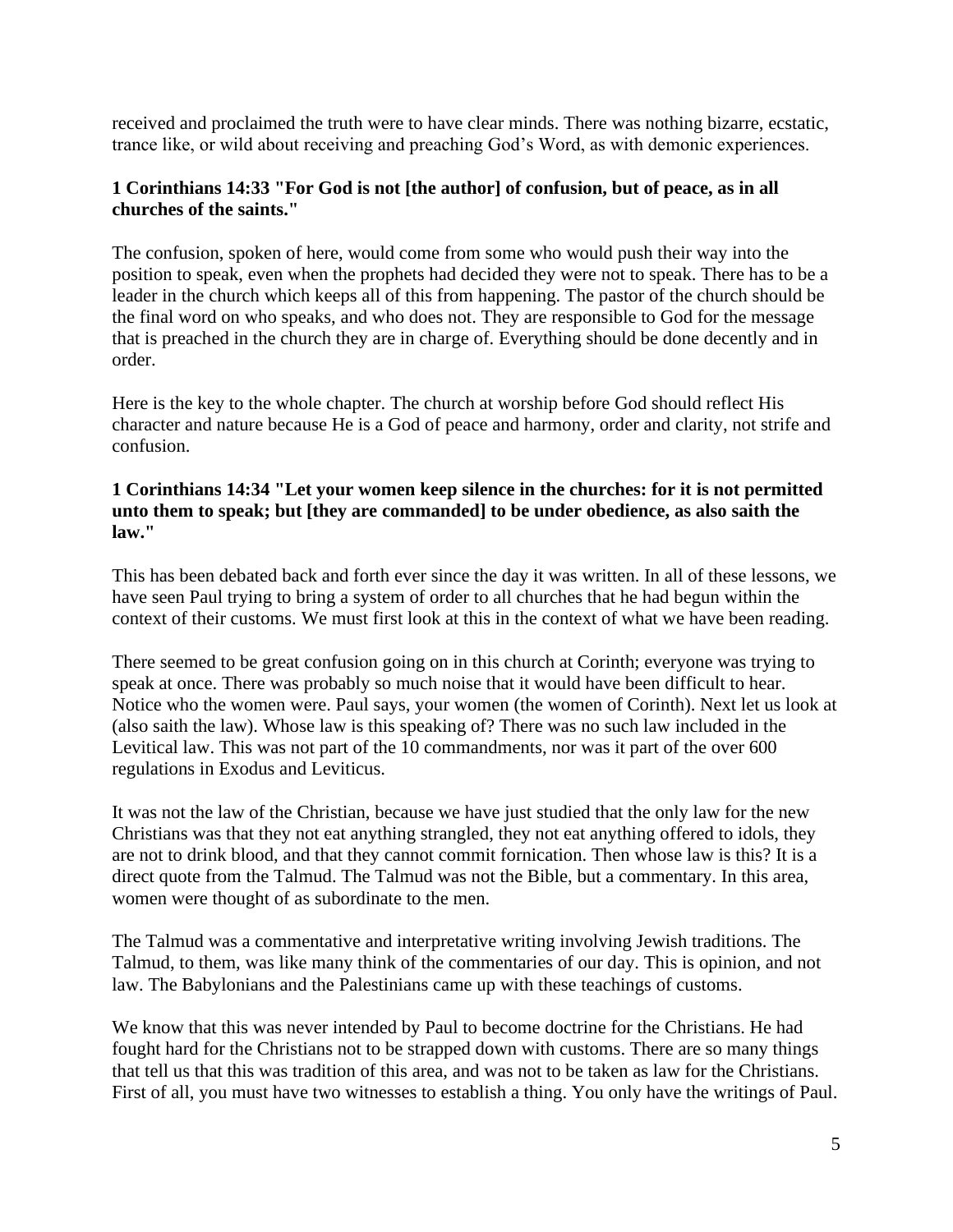It does not mean that what Paul said was untrue. It just means that this was tradition, and not law or doctrine of the Christians. There are several different times that Jesus mentions establishing with two witnesses, but I will give two here in His own words.

Matthew 18:16 "But if he will not hear [thee, then] take with thee one or two more, that in the mouth of two or three witnesses every word may be established."

John 8:17 "It is also written in your law, that the testimony of two men is true."

This is the very reason that there were two witnesses at the temple when Jesus was dedicated to God.

Paul did not have any problem with women ministering. We see in the following Scripture, that Paul ministered with women as his assistants.

Philippians 4:3 And I intreat thee also, true yokefellow, help those women which labored with me in the gospel, with Clement also, and with other my fellow laborers, whose names are in the book of life."

There are many of you that will say that is not what this means, so let us look at Joel and see.

Joel 2:28 "And it shall come to pass afterward, [that] I will pour out my spirit upon all flesh; and your sons and your daughters shall prophesy, your old men shall dream dreams, your young men shall see visions;"

The root word that "prophesy" was translated from means to preach, speak by inspiration, or to make self a prophet. The second witness to this (is in the book of Acts chapter 2). We also know that Phillip's daughters preached or prophesied. The word is interchangeable. Even in the Old Testament, there were women who were anointed of God to serve in this capacity. Debra judged in the land, and judged the men as well as the women. She led the battle with her general (or else the people would not have gone to war).

Huldah was a prophetess in the land (2 Kings 22:14; 2 Chronicles 34:22). There are many more examples, such as Lydia and Dorcas, but I believe we have said enough to settle this.

Paul said this then, to fulfill the traditions of the area here in Corinth, and never intended this to close off women from the ministry whom God has called. I do not mean to infer by this that women are not subject to their husband in the family. Flesh and spirit are two totally different realms. With God, there is no male or female.

Galatians 3:28. "There is neither Jew nor Greek, there is neither bond nor free, there is neither male nor female: for ye are all one in Christ Jesus."

**1 Corinthians 14:35 "And if they will learn any thing, let them ask their husbands at home: for it is a shame for women to speak in the church."**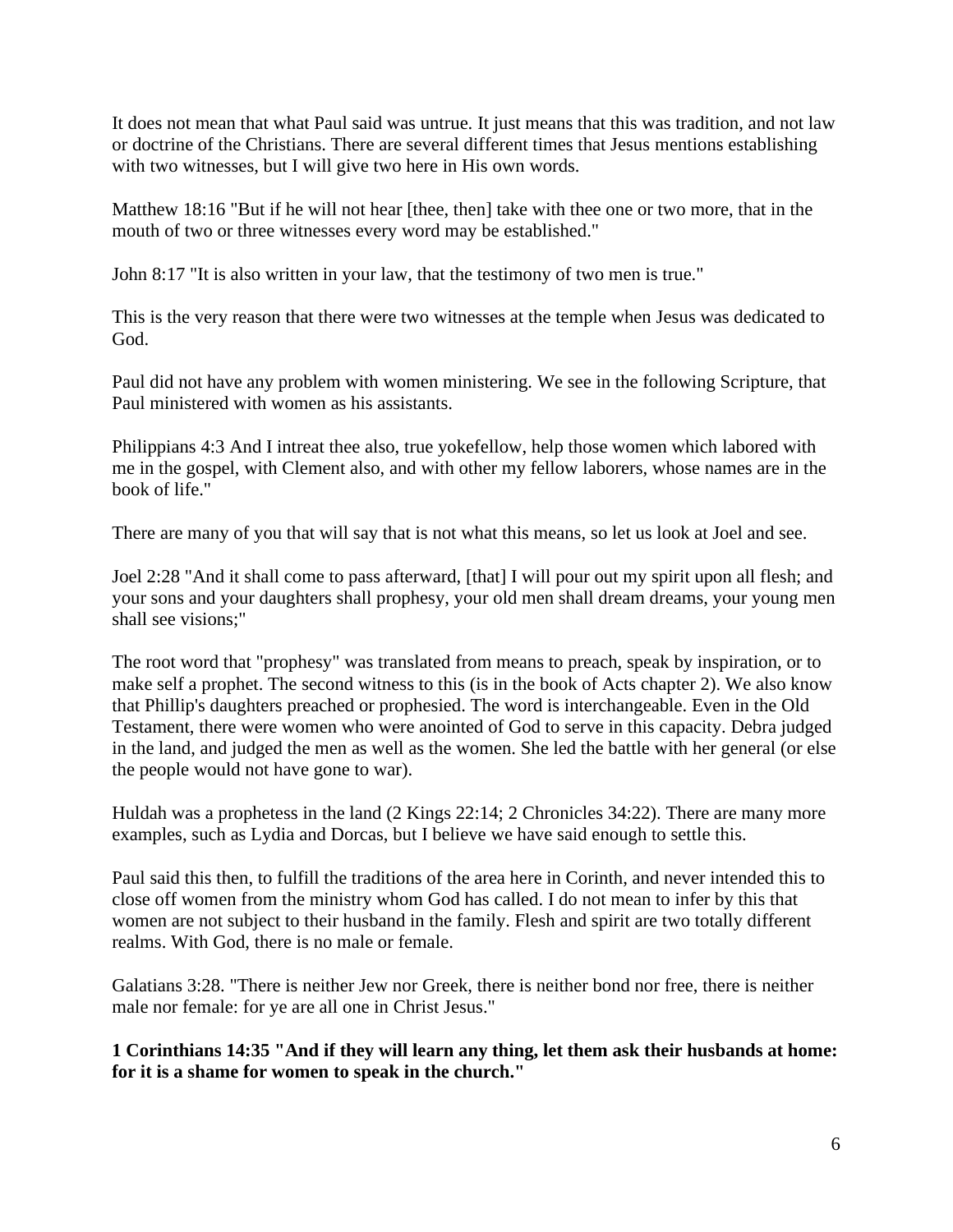This again, was the tradition of the Corinthians. At the time that Paul wrote this, women were not very well educated. The temple school in Jerusalem had just taught young men, and women were not thought to be interested in this type thing. We need to look at when this changed. We gave the Scripture in Joel just a few verses back about God's Spirit being poured out on all flesh, and the women as well as men prophesy. In Joel, it speaks of this as being later.

Acts 2:16-18 "But this is that which was spoken by the prophet Joel;" "And it shall come to pass in the last days, saith God, I will pour out of my Spirit upon all flesh: and your sons and your daughters shall prophesy, and your young men shall see visions, and your old men shall dream dreams:" "And on my servants and on my handmaidens I will pour out in those days of my Spirit; and they shall prophesy:"

We see from this that it was perfectly alright for the women to prophesy (preach). One meaning of the word is speak from inspiration. What the Scripture is probably trying to convey, was here at Corinth, there was so much confusion with everyone speaking at once, that Paul is trying to stop some of the confusion.

Verses 36 and 37: Paul knew that the Corinthians would react to all these form regulations that would end the free for all in their services. The prophets, tongues speakers, and women may all have been resistant to words, so he anticipated that resistance by sarcastically challenging those who put themselves above his word. And thus, above Scripture by either ignoring it or interpreting it to fit their predisposed ideas.

If anyone was a genuine prophet or had the true spiritual gift of tongues, he or she would submit to the principles God had revealed through the apostle.

## **1 Corinthians 14:36 "What? came the word of God out from you? Or came it unto you only?"**

Paul has quickly jumped to another subject. He is saying, did you start this work, or did I? Paul is explaining to them why he has the authority to establish this work with his direction, and not theirs. He in finality is saying, I brought the Word of God to you.

## **1 Corinthians 14:37 "If any man think himself to be a prophet, or spiritual, let him acknowledge that the things that I write unto you are the commandments of the Lord."**

Paul is saying, that all he has tried to do is set the church services up the way God would have wanted them set up. Paul is, also, saying that God should have revealed to them that he was telling the truth, if they really were a prophet, or spiritual.

## **1 Corinthians 14:38 "But if any man be ignorant, let him be ignorant."**

That is, anyone who does not recognize the authority of Paul's teaching should himself not be recognized as a legitimate servant gifted by God.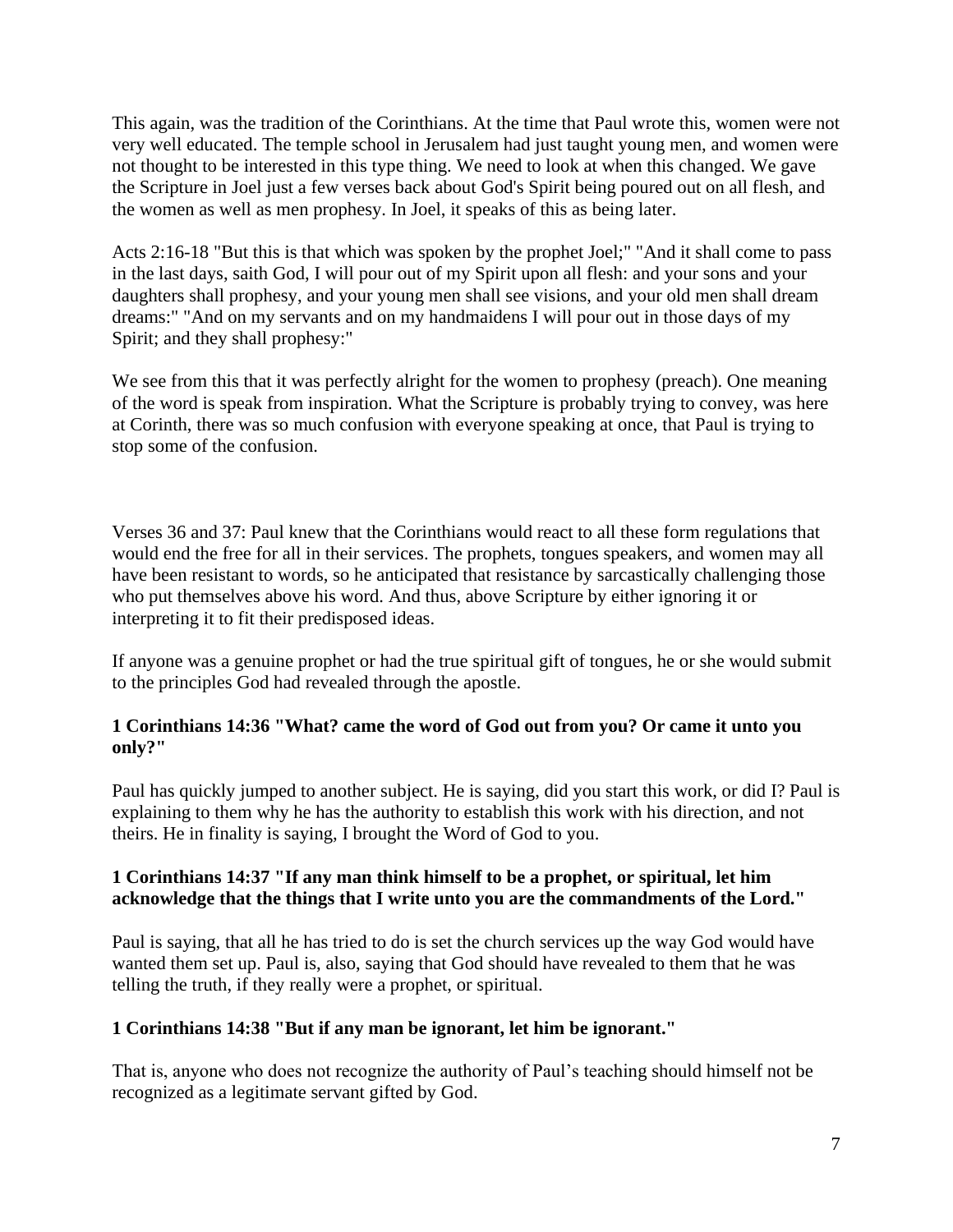Some people do not want to know the truth. They are unteachable. That is what Paul is dealing with here.

## **1 Corinthians 14:39 "Wherefore, brethren, covet to prophesy, and forbid not to speak with tongues."**

Legitimate languages were limited in purpose and in duration, but as long as it was still active in the early church, it was not to be hindered. But prophecy was the most desirable gift to be exercised because of its ability to edify, exhort and comfort with the truth.

## **1 Corinthians 14:40 "Let all things be done decently and in order."**

In this, Paul is trying to sum up what he has said. The best thing for them to do is to pray that God will give them the gift of preaching. Tongues are great, if used correctly, but can cause confusion, if improperly used. Do all decently and in order as we talked about in verse 33: "The church at worship before God should reflect His character and nature because He is a God of peace and harmony, order and clarity, not strife and confusion."

# **1 Corinthians Chapter 14 Continued Questions**

- 1. Paul said, be not \_\_\_\_\_\_\_\_\_\_\_\_ in understanding.
- 2. Be children in  $\_\_\_\_\_\_\_\$ .
- 3. What trait do children have, that would be good for adults to have?
- 4. What should our understanding of the Scriptures be influenced by?
- 5. What was written in the Old Testament that is mentioned in verse 21?
- 6. What other books of the Bible speak of this same thing?
- 7. Tongues are for a \_\_\_\_\_.
- 8. Prophesying serveth for whom?
- 9. Those who do not believe are looking for and  $\qquad \qquad$ .
- 10. Who were some of the prophets who did not have to have to hear someone speak in tongues to believe?
- 11. The tongues had been to show them that they had been by the Holy Ghost to minister.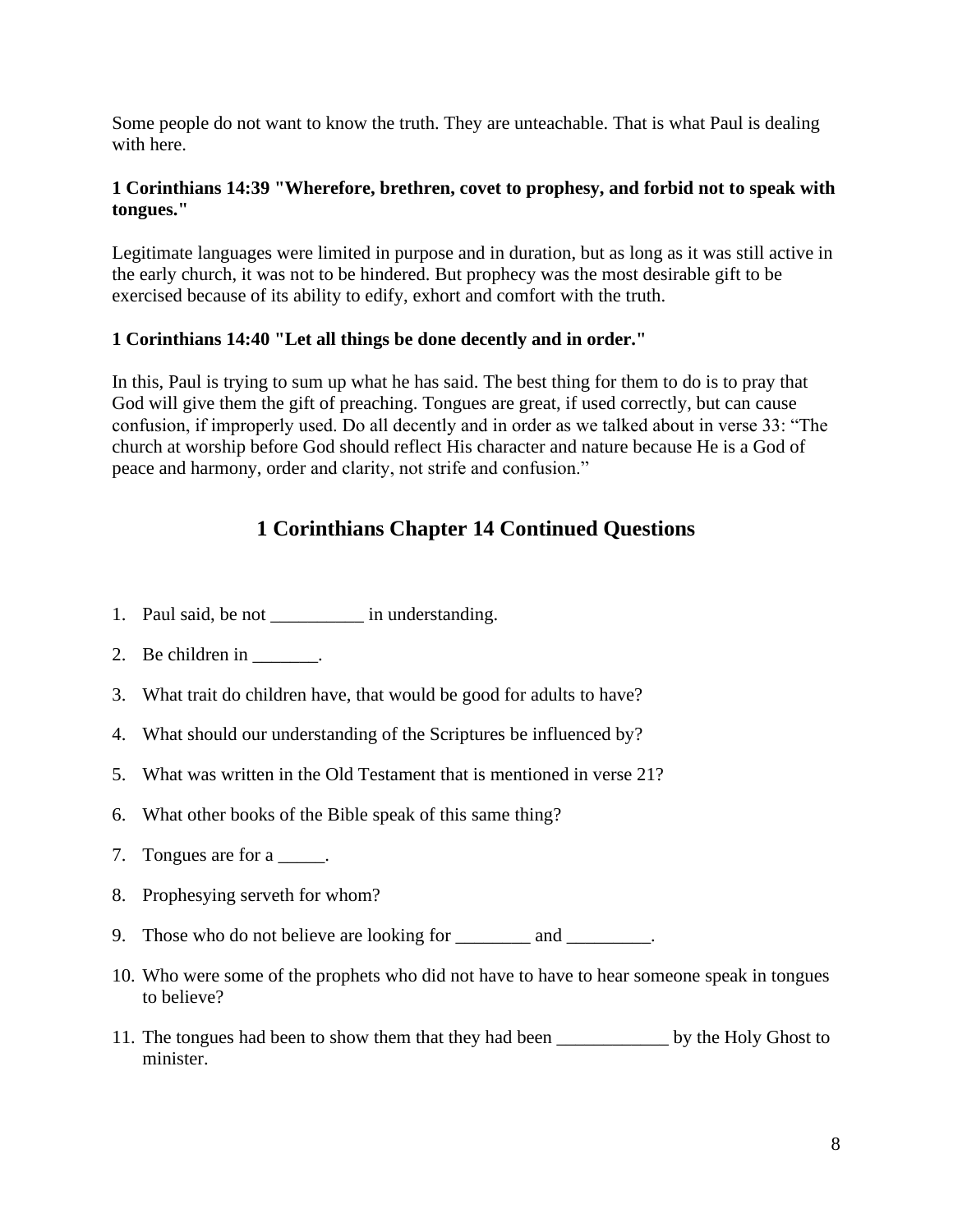- 12. If everyone speaks with tongues in a church service and someone unlearned comes in, what will they say?
- 13. Verse 24 is speaking of what, when it says prophesy?
- 14. What brought the thousands to the Lord just after Pentecost?
- 15. Verse 26 says that every one of them hath a \_\_\_\_\_\_\_, hath a \_\_\_\_\_\_, hath a \_\_\_\_\_\_\_, hath a \_\_\_\_\_\_\_\_\_\_\_\_, hath an \_\_\_\_\_\_\_\_.
- 16. How many, at the most, should speak in tongues at a meeting?
- 17. If they speak in tongues, there must be an \_\_\_\_\_\_\_\_\_\_\_\_.
- 18. What generally saves people?
- 19. If there is no interpreter, what should the one desiring to speak in tongues do?
- 20. What is meant by verse 30?
- 21. Ye may all prophesy, one by one, that all may \_\_\_\_\_\_\_\_.
- 22. What was the comfort, in verse 31, speaking of?
- 23. The spirits are subject to whom?
- 24. God is not the author of confusion, but of \_\_\_\_\_\_\_\_.
- 25. Whose women were to keep silence in the churches?
- 26. What law is this speaking of?
- 27. What were the only laws of doctrine for the Christians?
- 28. What is the Talmud?
- 29. How many witnesses do you have to have to establish something?
- 30. Where do we find a specific Scripture that tells us Paul ministered with women?
- 31. Who are some of the women God ordained to work for Him?
- 32. Where can we find the Scripture that is the second witness to this?
- 33. Why did Paul make this statement in Corinthians, then?
- 34. Are women subject to their husbands in any way? Explain
- 35. What does the word prophesy mean?